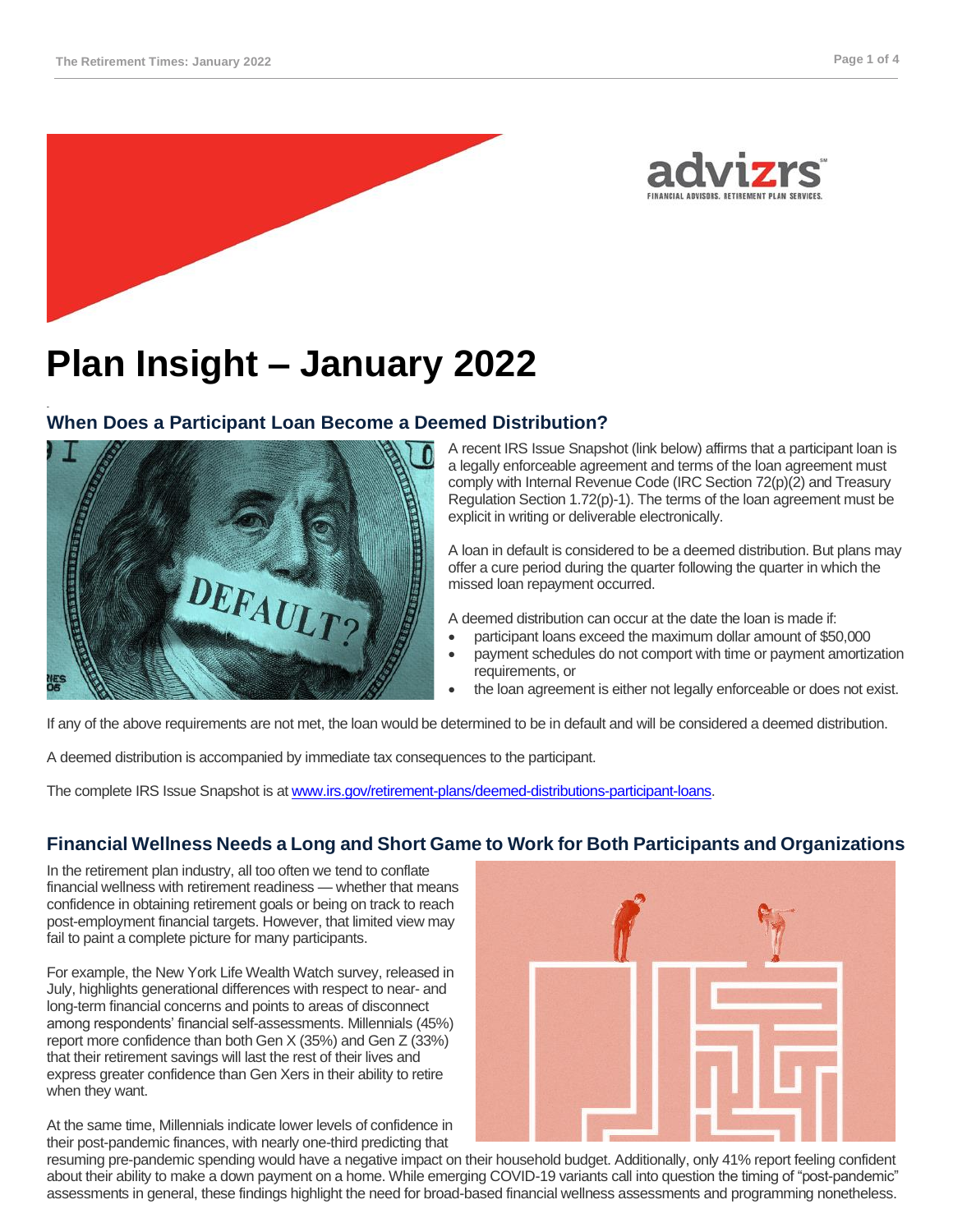Near-term financial concerns are likely contributors to employee stress and can weigh on productivity. In fact, 42% of full-time employees find it difficult to meet monthly household expenses, according to PwC's 2021 Employee Financial Wellness Survey. Student loans, housing expenses, food costs, and health insurance rates contribute to employee insecurity, and more employees have considered filing for bankruptcy protection than ever before in the survey's decade-long history. If organizations fail to address worker financial wellness, PwC says, the additional psychological stress will likely continue to impact productivity and employee well-being.

Ideally, financial wellness should comprise a comprehensive and wholistic approach that's easy for companies to implement, provides targeted interventions — and taps both long- and short-term financial concerns. Moreover, your financial wellness program should offer proactive employee engagement with online education, group content and individual sessions. This is critical because it can be difficult for participants to focus on achieving long-term financial objectives when they have more immediate unmet needs and concerns such as being unprepared for financial emergencies or managing crippling levels of personal debt.

With pandemic uncertainties lingering a year and a half into the global crisis, financial wellness has become more important than ever. Retirement-focused education and programming is necessary, but not sufficient to meet all participants' and employers' needs in an increasingly complex world. Be sure your financial wellness program can help your employees and organization plan and prepare for today and tomorrow.

#### Sources

https://www.newyorklife.com/newsroom/2021/wealth-watch-covid-financial-confidence <https://www.pwc.com/us/en/services/consulting/workforce-of-the-future/library/employee-financial-wellness-survey.html>

## **The Auditors Are Coming — Are You Ready?**



No one wants to be caught flat-footed when the auditors come calling. And with a new standard issued by the American Institute of Certified Public Accountants (AICPA), both the auditors and plan sponsors will be subject to new responsibilities.

The AICPA's Statement on Auditing Standards (SAS) No. 136, Forming an Opinion and Reporting on Financial Statements of Employee Benefit Plans Subject to ERISA, raises the bar on benefit plan audits. Issued in 2019, the standard was originally scheduled to go into effect in 2020 but was delayed due to the pandemic. It is now effective for audits of ERISA plan financial statements for periods ending on or after Dec. 15, 2021.

SAS 136 impacts all ERISA plan audit phases and makes significant changes to the content of audit reports in an effort to promote greater transparency. But in addition to the impact on accounting professionals who conduct the audit, the new

standard introduces new requirements for plan sponsors. For example, when receiving a "limited scope audit" — a term the new standard replaces with "ERISA Section 103(a)(3)(C) audit" — auditors will no longer issue a disclaimer of opinion and will instead provide an audit report. But before the auditor can accept the audit, the plan sponsor must indicate in writing that he or she permits the engagement and that it will meet ERISA requirements.

Plan sponsors are also now required to acknowledge responsibility for administering the plan in the audit engagement letter. What's more, at the end of the audit, they need to acknowledge additional responsibilities such as maintaining a copy of the plan document, ensuring transactions conform to the plan's provisions, and maintaining sufficient participant records to determine benefits due to them.

Further changes in the standard come from new provisions regarding completion of Form 5500. Before the audit engagement, plan sponsors will need to provide the auditor with a substantially completed copy of the form, as well as its schedules. The auditor will then compare the form against the financial statements to determine if there are any material discrepancies and indicate whether either the form or the statements require any corrections.

Compliance with SAS 136 will result in a much more thorough audit, and a more revealing report on the organization's compliance with ERISA requirements. With that in mind, plan sponsors should note the potential for additional exposure to legal risk. According to ERISA expert Timothy Verrall in a recent PlanSponsor.com article, the audit report, which may disclose noncompliance issues, is attached to Form 5500 and then becomes publicly available.

"Anyone can look at it," Verrall says in the article. "One way lawsuits get started is people doing searches on Form 5500 data filings. This could potentially provide a new source of ammunition to plaintiffs' lawyers."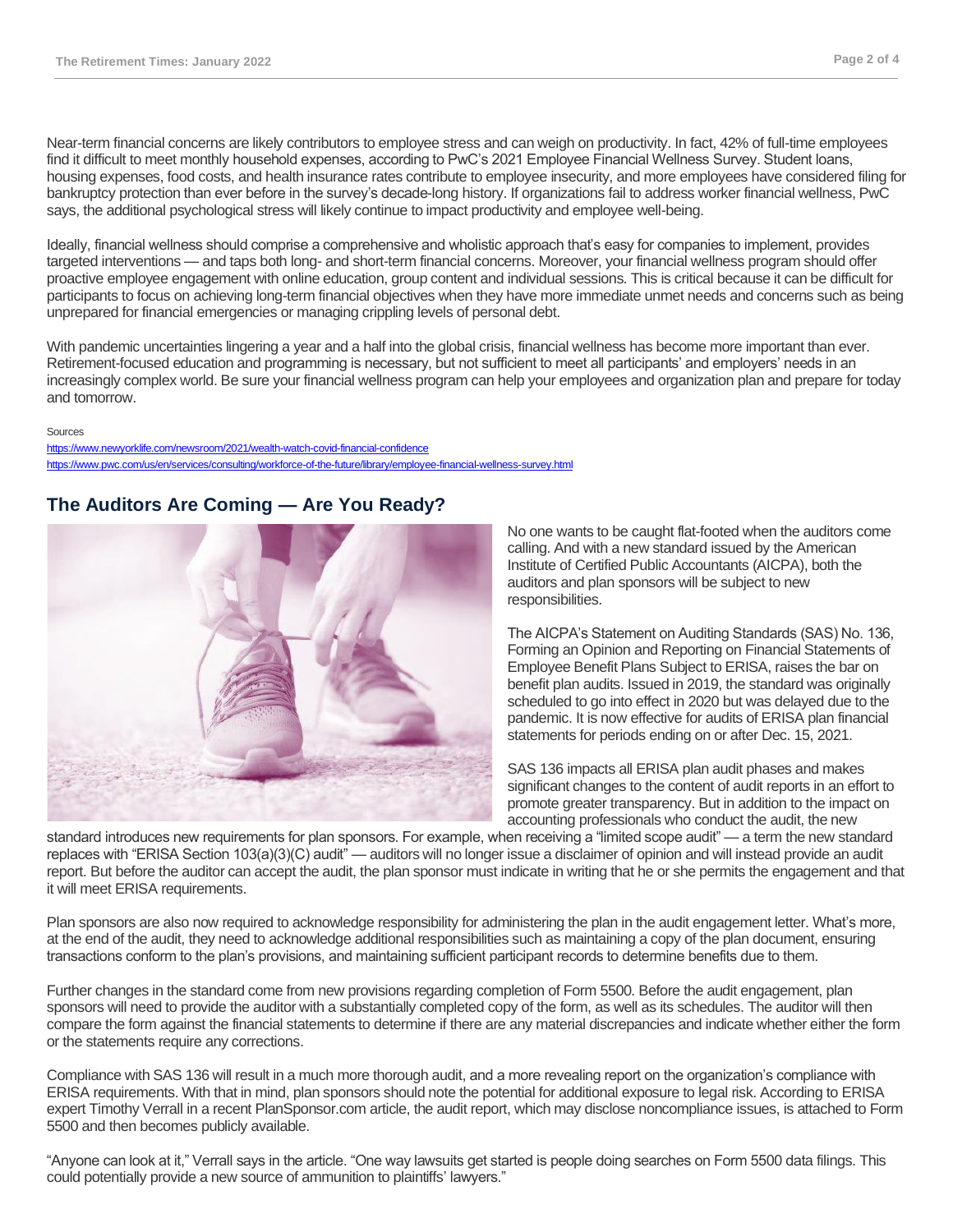"That said, from a pragmatic perspective most issues reported in annual auditors reports are of a limited, and even individual, nature," says Joel Shapiro, SVP ERISA of NFP "and they are often immediately remedied, thereby leaving little real 'meat on the bone" for class action plaintiffs attorneys as the result."

With so much change being introduced, sponsors will want to ensure they're adequately prepared to meet the new requirements and thoroughly understand their responsibilities. That way, when the auditors come knocking, you won't be caught unawares. To see the full AICPA revision, download SAS 136 from the institute's website (PDF).

Sources

<https://www.plansponsor.com/in-depth/new-financial-audit-rule-increases-requirements-plan-sponsors/>

<https://www.eisneramper.com/employee-benefit-plan-audit-standards-sas-136-0621/>

<https://www.shrm.org/resourcesandtools/hr-topics/benefits/pages/new-audit-standard-affects-employee-benefits-plan-sponsors.aspx>

<https://us.aicpa.org/content/dam/aicpa/research/standards/auditattest/downloadabledocuments/sas-136.pdf>

## **Participant Corner**

### **Ten Things to Know About Your Employer's Retirement Plan**



#### **1. What it is?**

Your employer's retirement plan is a defined contribution plan designed to help you finance your retirement. Federal and sometimes state taxes on your contributions and investment earnings are deferred until you receive a distribution from the plan (typically at retirement).

#### **2. Why do they call it a 401(k)?**

The 401(k) plan was born over 40 years ago, under Section 401(k) of the Internal Revenue Code, hence, 401(k).

#### **3. You decide**

You decide how much to contribute and how to allocate your investments. This gives you the advantages of easy diversification a well balanced mix of investment choices, and dollar-cost averaging by making regular investments over time.

#### **4. It's easy**

You contribute your pre-tax dollars and lower your taxable income by making automatic payroll deductions. It's a simple method of disciplined saving!

#### **5. Know your limits**

In 2022 you can save up to \$20,500 of your pre-tax dollars. If you are age 50 or older, you can save an additional \$6,500.